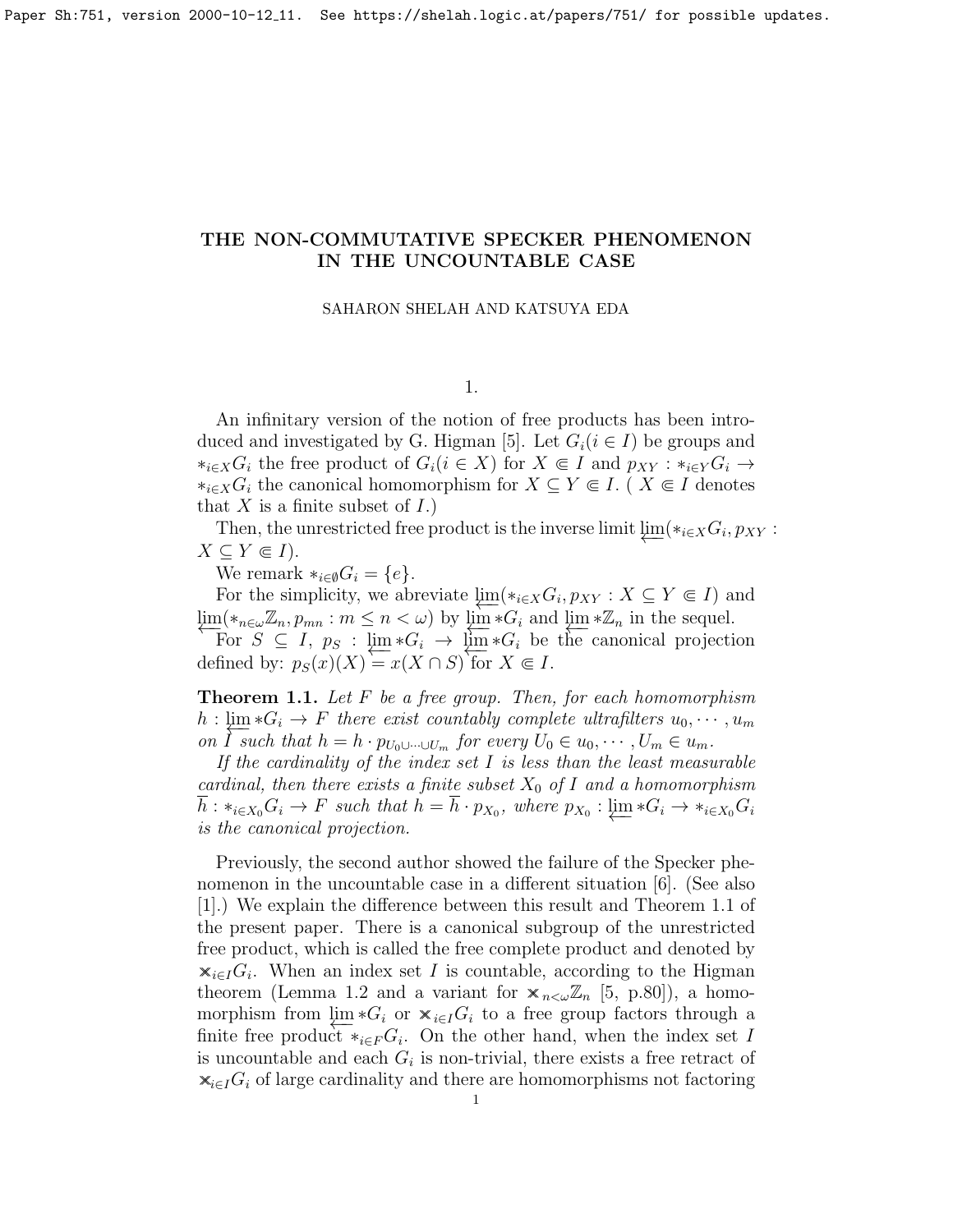## 2 SAHARON SHELAH AND KATSUYA EDA

through any finite free product  $*_{i \in F} G_i$ , which contrasts with the case when  $I$  is countable. This also contrasts with an abelian case, which is known as the Los theorem  $|4|$ . Theorem [1.1](#page-0-0) says that differing from the case of the free complete product the non-commutative Specker phenomenon holds for the unrestricted free products similarly as in the abelian case.

Since the following lemma holds for the free  $\sigma$ -product  $\mathbf{x}_{i\in I}^{\sigma} \mathbb{Z}_i$  instead of a free group  $F[3]$  $F[3]$ , Theorem [1.1](#page-0-0) also holds for it. (We remark  $\mathbf{x}_{i\in I}^{\sigma}\mathbb{Z}_i = \mathbf{x}_{i\in I}\mathbb{Z}_i$ , when *I* is countable.)

<span id="page-1-0"></span>**Lemma 1.2.** (*G. Higman* [\[5\]](#page-3-0)) For each homomorphism  $h : \varprojlim * \mathbb{Z}_n$  → F there exists  $m < \omega$  and a homomorphism  $\overline{h}: *_{i < m}\mathbb{Z}_i \to F$  such that  $h = \overline{h} \cdot p_m$ , where  $p_m : \underleftarrow{\lim} * \mathbb{Z}_n \to *_{n \le m} \mathbb{Z}_n$  is the canonical projection.

<span id="page-1-1"></span>**Lemma 1.3.** Let  $I = \bigcup \{I_n : n < \omega\}$  with  $I_n \subseteq I_{n+1}$  and  $x_n \in G$ be such that  $p_{I_n}(x_n) = e$ . Then, there exists a homomorphism  $\varphi$ :  $\varprojlim * \mathbb{Z}_n \to \varprojlim * \hat{G}_i$  such that  $\varphi(\delta_n) = x_n$  for each  $n < \omega$ .

For a homomorphism  $h : \lim_{h \to \infty} *G_i \to F$ , let  $\text{supp}(h) = \{X \subseteq I :$  $p_X(g) = e$  implies  $h(g) = 0$  for each g. In the sequel we assume that  $h$  is non-trivial. We remark the following facts:

- (1)  $p_X \cdot p_Y = p_{X \cap Y}$  for  $X, Y \subseteq I$ ;
- (2)  $\text{supp}(h) = \{X \subseteq I : h(g) = h(p_X(g)) \text{ for each } g\};$
- $(3)$  supp is a filter on I.

<span id="page-1-2"></span>**Lemma 1.4.** Let  $A_n \subseteq A_{n+1} \subseteq I$  and  $A = \bigcup \{A_n : n < \omega\}$  and  $B_{n+1} \subseteq B_n \subseteq I$  and  $B = \bigcap \{B_n : n < \omega\}$ . If  $A_n \notin \text{supp}(h)$  for each n, then  $A \notin \text{supp}(h)$  and if  $B_n \in \text{supp}(h)$  for each n, then  $B \in \text{supp}(h)$ .

*Proof.* Suppose that  $A \in \text{supp}(h)$ . Take  $g_n$  so that  $h(g_n) \neq 0$  and  $p_{A_n}(g_n) = e$  for each n and let  $u_n = p_A(g_n)$ . Since  $I = \bigcup \{A_n \cup (I \setminus A) : A\}$  $n < \omega$ } and  $p_{A_n \cup (I \setminus A)}(u_n) = p_{A_n}(g_n) = e$ , by Lemma [1.3](#page-1-1) we have a homomorphism  $\varphi : \lim_{n \to \infty} * \mathbb{Z}_n \to \lim_{n \to \infty} *G_i$  such that  $\varphi(\delta_n) = u_n$  for each  $n < \omega$ . Then,  $h \cdot \varphi(\delta_n) \neq 0$  for each n, which contradicts Lemma [1.2.](#page-1-0)

To show the second proposition by contradiction, suppose that  $B \notin \mathcal{C}$ supp(h). Then, we have  $g \in G$  such that  $p_B(g) = e$  but  $h(g) \neq 0$ . Let  $v_n = p_{B_n}(g)$ . Since  $I = \bigcup \{ B \cup (I \setminus B_n) : n < \omega \}$  and  $p_{B \cup (I \setminus B_n)}(v_n) =$  $p_B \cdot p_{B_n}(g_n) = e$ , we apply Lemma [1.3](#page-1-1) and have a homomorphism  $\varphi: \varprojlim_{n} * \mathbb{Z}_n \to \varprojlim_{n} * G_i$  such that  $\varphi(\delta_n) = v_n$  for each  $n < \omega$ . Then, we have a contradiction similarly as the above.  $\Box$ 

<span id="page-1-3"></span>**Lemma 1.5.** Let  $A_0 \notin \text{supp}(h)$ . Then, there exist A satisfying the following:

(1)  $A_0 \subseteq A \notin \text{supp}(h)$ ;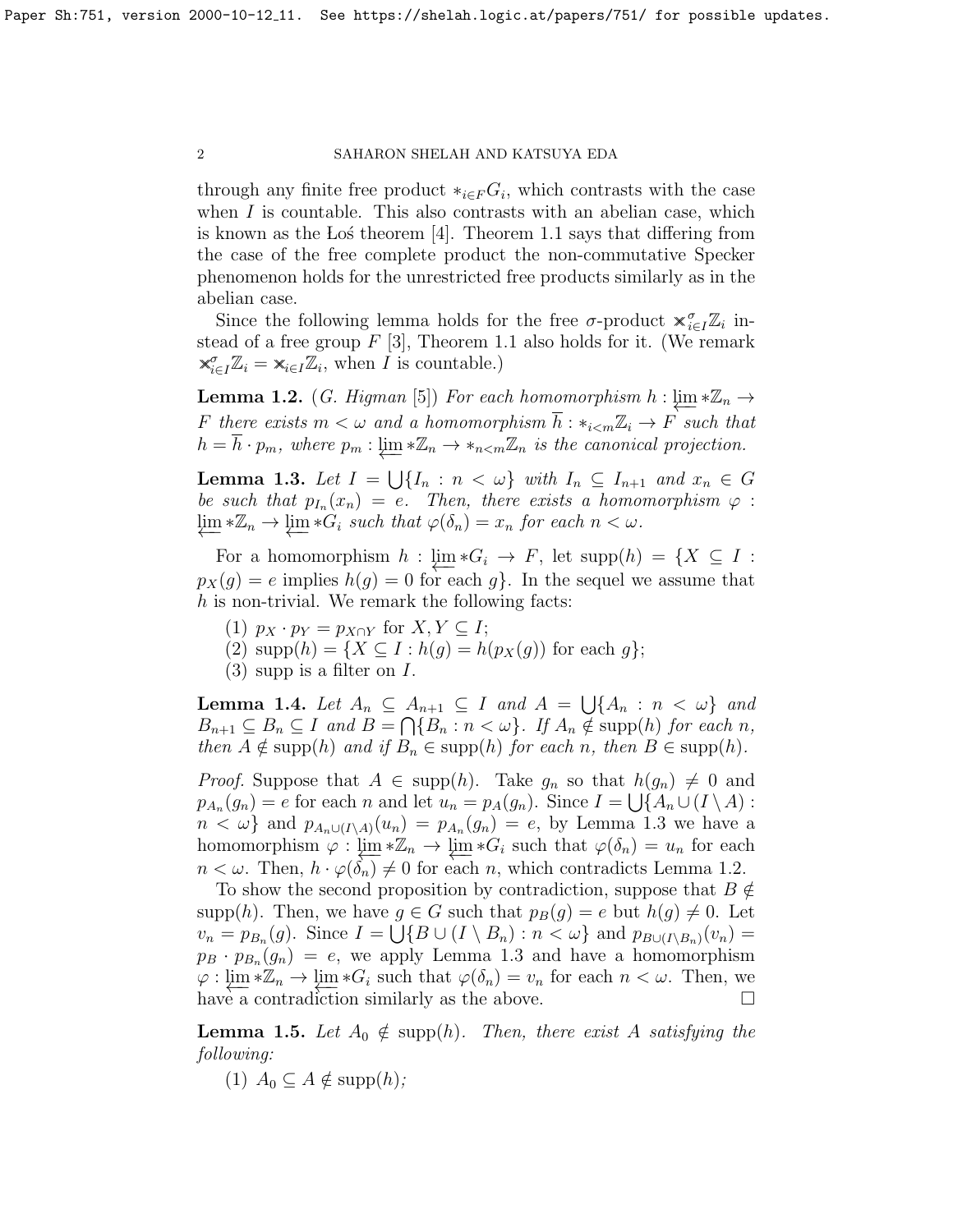### THE NON-COMMUTATIVE SPECKER PHENOMENON IN THE UNCOUNTABLE CASE

(2) for  $X \subseteq I$ ,  $A \cup X \notin \text{supp}(h)$  imply  $(I \setminus X) \cup A \in \text{supp}(h)$ .

*Proof.* We construct  $A_n \notin \text{supp}(h)$  by induction as follows. Suppose that we have constructed  $A_n \notin \text{supp}(h)$ . If  $A_n$  satisfies the required properties of A, we have finished the proof. Otherwise, there exist  $A_n \subseteq A_{n+1} \subseteq I$  such that  $A_{n+1} \notin \text{supp}(h)$  and  $(I \setminus A_{n+1}) \cup A_n \notin$  $\text{supp}(h)$ . We claim that this process finishes in a finite step. Suppose that the process does not stop in a finite step. Then, we have  $A_n$ 's and so let  $A = \bigcup \{A_n : n < \omega\}$ . Then,  $A \notin \text{supp}(h)$  by Lemma [1.4.](#page-1-2) Since  $I \setminus A \subseteq I \setminus A_{n+1}$ ,  $(I \setminus A) \cup A_n \notin \text{supp}(h)$  for each  $n < \omega$ . Now,  $I = \bigcup \{ (I \setminus A) \cup A_n : n < \omega \}$  and and hence  $I \notin \text{supp}(h)$  by Lemma [1.4,](#page-1-2) which is a contradiction.  $\Box$ 

Proof of Theorem [1.1.](#page-0-0)

Let  $h : \lim_{\Delta} * G_i \to F$  be a non-trivial homomorphism. Apply Lemma [1.5](#page-1-3) for  $A_0 = \emptyset$  and we have A. We define  $u_0$  as follows:

 $X \in u_0$  if and only if  $A \cup X \in \text{supp}(h)$  for  $X \subseteq I$ . Then,  $u_0$  is a countably complete ultrafilter on I by Lemma [1.4.](#page-1-2) We let  $I_0 = I \setminus A$ , then obviously  $I \setminus I_0 \notin \text{supp}(h)$ .

When  $I_0 \in \text{supp}(h)$ , then  $h = h \cdot p_{U_0}$  for any  $U_0 \in u_0$  and we have finished the proof. Otherewise, we construct  $I_n \notin \text{supp}(h)$  and countably complete ultrafilters  $u_n$  on I with  $I_n \in u_n$  by induction as follows. Suppose that  $\bigcup_{i=0}^{n} I_i \notin \text{supp}(h)$ , we aplly Lemma [1.5](#page-1-3) for  $A_0 = \bigcup_{i=0}^n I_i \notin \text{supp}(h)$  and get a countably complete ultrafilter  $u_{n+1}$ on I wit  $I_{n+1} \in u_{n+1}$  so that  $I \setminus I_{n+1} \notin \text{supp}(h)$ .

To show that this procedure stops in a finite step, suppose the negation. Since  $(I \setminus \bigcup_{k=0}^{\infty} I_k) \cup \bigcup_{k=0}^{n} I_k$  is disjoint from  $I_{n+1}$ ,  $(I \setminus$  $\bigcup_{k=0}^{\infty} I_k$   $\cup \bigcup_{k=0}^{n} I_k \notin \text{supp}(h)$  for each n. Then, we have  $I \notin \text{supp}(h)$ by Lemma [1.4,](#page-1-2) which is a contradiction.

Now, we have a finite partition  $I_0, \dots, I_n$  of I. By the construction,  $X \in u_k$  if and only if  $\bigcup_{i \neq k} I_i \cup X \in \text{supp}(h)$  and hence for  $U_k \in u_k$  $(0 \leq k \leq n)$ , then  $\bigcup_{i \neq k} I_i \cup U_k \in \text{supp}(h)$ . Since supp $(h)$  is a filter,  $\bigcup_{k=0}^{n} U_k \in \text{supp}(h)$  and we have the first proposition.

If each  $u_j$  contains a singleton  $\{i_j\}$ , we have  $\{i_0, \dots, i_k\} \in \text{supp}(h)$ and consequently the second one.

Remark 1.6. (1) As we explained it, in the uncountable case the unrestricted free product and the free complete product behave differently concerning the Specker phenomenon. Therefore, there is a part in the above proof which cannot be converted to the case of the free complete product. It is an application of Lemma [1.3.](#page-1-1) The corresponding lemma to Lemma [1.3](#page-1-1) is [\[2,](#page-3-5) Proposition 1.9], which holds under a more strict condition than Lemma [1.3,](#page-1-1) and we cannot apply it.